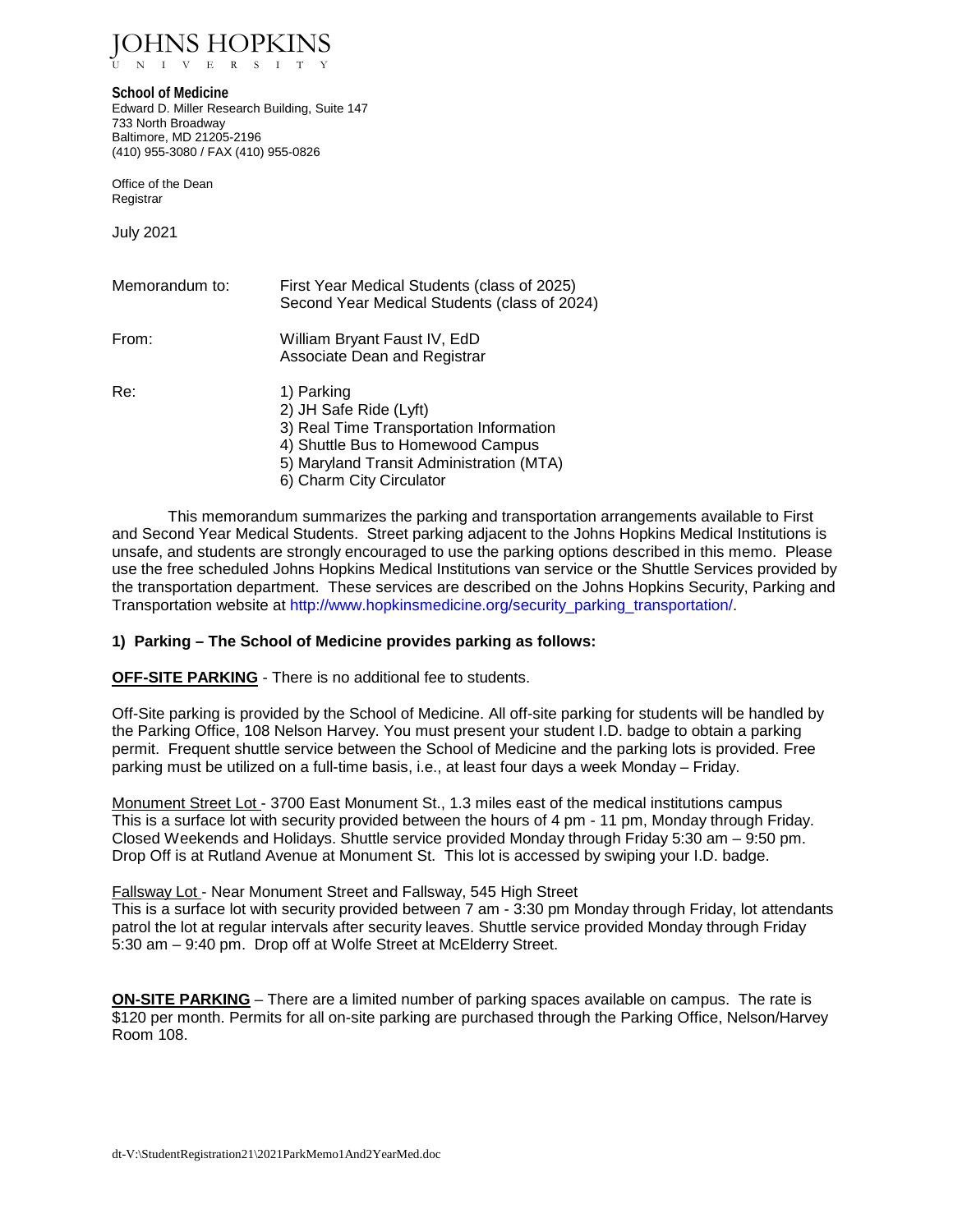## **Church Home Garage**

*Hours:* Monday - Friday, 6:00 a.m. - 10:00 p.m. There is a security presence during hours of operation. Shuttle service is provided to and from this garage—see [schedule.](https://intranet.insidehopkinsmedicine.org/security_parking/transportation/shuttles.html#parking)

## 929 Residents

Residents of 929 N. Wolfe Street need to present their ID badge or confirmation of affiliation with JHU (acceptance letter, orientation email, etc.) and proof of residence (lease, letter from the building management, etc.) in the 929 building to the parking office in Harvey/Nelson 108 for guaranteed access to park on-site in the Ashland Street Garage at a cost of \$120 per month

### Other Garage Availability

FREE Garage Parking - After 4:00 p.m. - Johns Hopkins Medical Institutions (Excluding Ashland Garage)

Evening, nighttime (between 4:00 pm and 8:30 am) and weekend parking is available to all students without cost. Students need to register for BASE ACCESS at the Parking Office (Nelson/Harvey Room 108) to be able to use this free access period. Scan I.D. badge to gain access and to leave the garage.

#### Hours of Operation:

Ashland Garage - 24 hours/days, 7 days/week McElderry Garage- 24 hours/day, 7 days/week Orleans Garage - 24 hours/day, 7 days/week Rutland Garage - 24 hours/day, 7 days/week Caroline. Garage - 5:30 am Monday - 9:00 am Saturday, Closed Saturday and Sunday Washington Garage - 6 am - 12 midnight, Mon. - Fri.; 7 am - 7 pm, Saturday and Sunday

# **2) JH Safe Ride**

This is a free transportation service provided to students who live within a 1.5 mile radius of the East Baltimore medical campus, and is available between 5:00 p.m. and 7:00 a.m. for a limited number of rides each month between the school and the home address listed in the student's school record. For more information or to sign up for the JH SafeRide service, please visit the [Lyft SafeRide webpage](http://s.bl-1.com/h/cm6Xkn9q?url=https://jhsaferide.jh.edu/) or contact the Transportation office at [JHSafeRide@jhmi.edu.](mailto:JHSafeRide@jhmi.edu)

## **3) Real Time Transportation Information**

A real time shuttle schedule is available at [http://jhu.transloc.com/.](http://jhu.transloc.com/)

## **4) Shuttle Bus to Homewood Campus**

The shuttle bus between the Medical Institutions and the Homewood Campus is available to all students at no charge. The schedule is included in the Johns Hopkins Transportation Services Brochure and is available online at [http://ts.jhu.edu/shuttles/.](http://ts.jhu.edu/shuttles/)

## **5) Maryland Transit Administration (MTA)**

Effective June 1, 2021, the SOM Business Office will no longer issue in-person/paper MTA College Passes to learners. The new MTA commuter pass program will offer students the ability to purchase the MTA College Pass through the MTA CharmPass Mobile App on your smart phone, saving you time from having to purchase your pass in person at the SOM Business Office. Please understand that MTA College Passes will no longer be issued or available in person.

To learn how to download the CharmPass App and to create/set-up your individual account, please watch the short "How To" video by following the link:<https://www.mta.maryland.gov/charmpass>

Please note you will be required to use your JHU School of Medicine email address when registering. Once you have registered your account please contact the SOM Business Office at SOMBusinessServies@jhmi.edu to confirm registration and to activate your account. Please register through the CharmPass App no later than the last Friday of the month, at 4:00 PM.